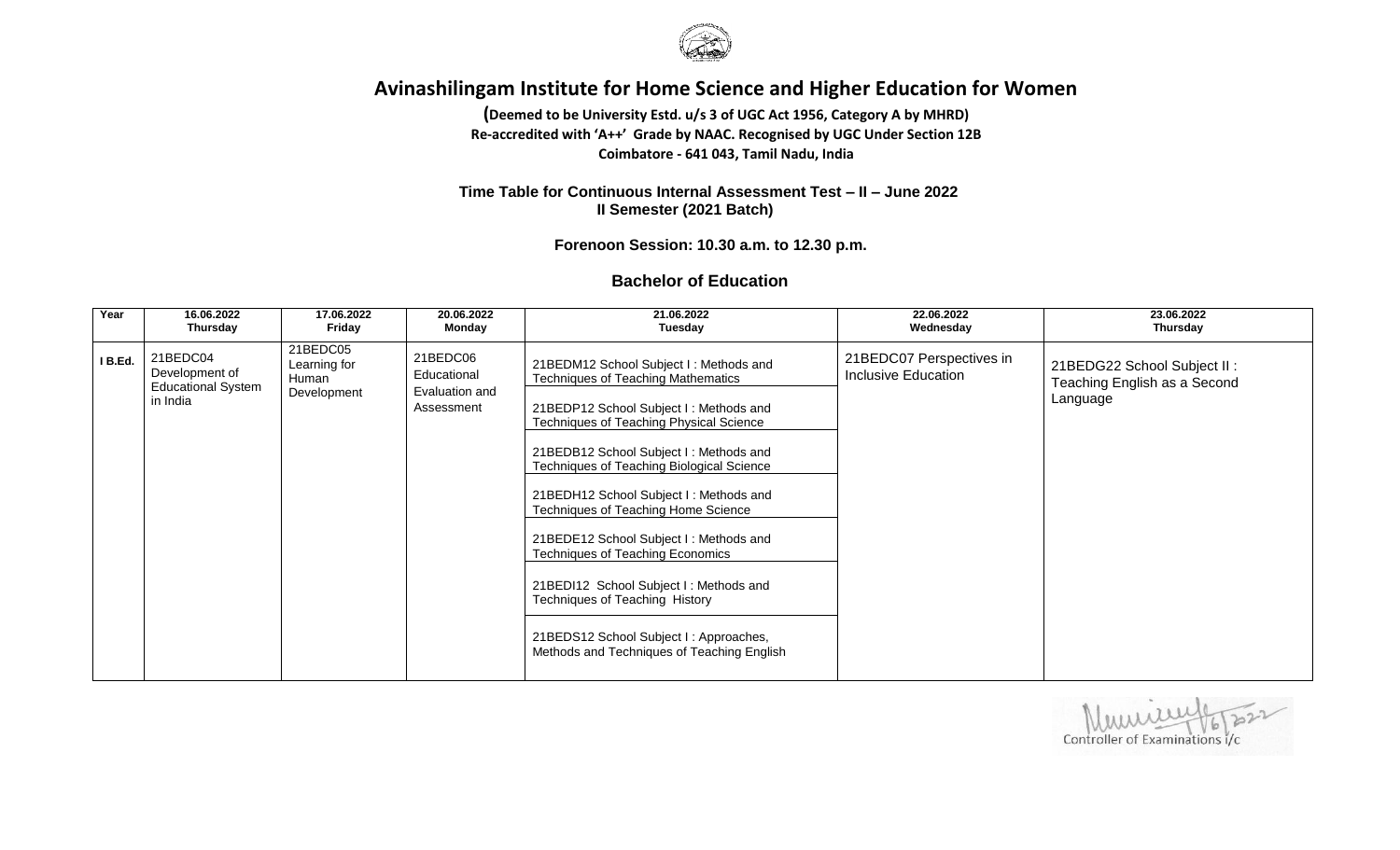

**(Deemed to be University Estd. u/s 3 of UGC Act 1956, Category A by MHRD) Re-accredited with 'A++' Grade by NAAC. Recognised by UGC Under Section 12B Coimbatore - 641 043, Tamil Nadu, India**

#### **Time Table for Continuous Internal Assessment Test – II – June 2022 II Semester (2021 Batch)**

 **Forenoon Session: 10.30 a.m. to 12.30 p.m.**

#### **B.Ed. Special Education (Visual Impairment / Hearing impairment)**

| Year                    | 16.06.2022<br>Thursday                                                                         | 17.06.2022<br>Friday                               | 20.06.2022<br>Monday                                                                        | 21.06.2022<br>Tuesday                                                                                              | 22.06.2022<br>Wednesday                                                                                             |
|-------------------------|------------------------------------------------------------------------------------------------|----------------------------------------------------|---------------------------------------------------------------------------------------------|--------------------------------------------------------------------------------------------------------------------|---------------------------------------------------------------------------------------------------------------------|
| I B.Ed.<br>Spl.<br>Edn. | 21BDSC05 Learning,<br>21BDSC06<br>21BDSE21 School<br>Teaching and<br>Contemporary<br>India and | Subject II: Pedagogy of<br><b>Teaching English</b> | 21BDSM12 School Subject I: Methods and Techniques<br>of Teaching Mathematics                | 21BDSSV2 Specialization: Curriculum Designing,<br>Adaptation and Evaluation for Children with Visual<br>Impairment |                                                                                                                     |
|                         | Assessment                                                                                     | Education                                          |                                                                                             | 21BDSP12 School Subject I: Methods and Techniques<br>of Teaching Physical Science                                  |                                                                                                                     |
|                         |                                                                                                |                                                    |                                                                                             | 21BDSB12 School Subject I: Methods and Techniques<br>of Teaching Biological Science                                | 21BDSSH2 Specialization: Curriculum Designing,<br>Adaptation and Evaluation for Children with Hearing<br>Impairment |
|                         |                                                                                                |                                                    | 21BDSS12 School Subject I: Approaches, Methods and<br><b>Techniques of Teaching English</b> |                                                                                                                    |                                                                                                                     |

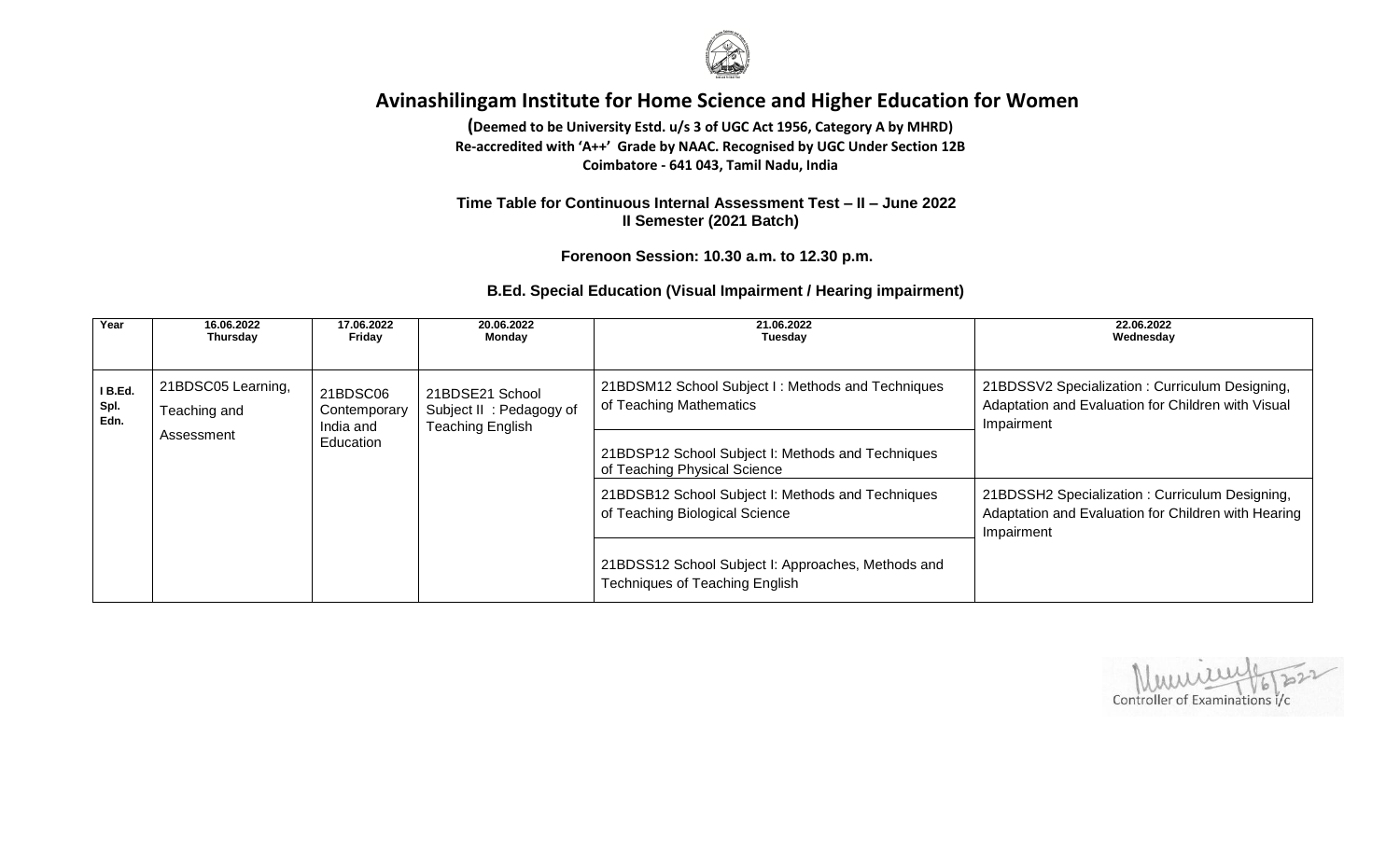

 **Coimbatore - 641 043, Tamil Nadu, India(Deemed to be University Estd. u/s 3 of UGC Act 1956, Category A by MHRD) Re-accredited with 'A++' Grade by NAAC. Recognised by UGC Under Section 12B**

#### **Time Table for Continuous Internal Assessment Test – II – June 2022**

 **II Semester (2021 Batch)**

**Forenoon Session: 10.30 a.m. to 12.30 p.m.**

### **Bachelor of Physical Education (B.P.Ed.)**

| Year        | 16.06.2022<br>Thursday  | 17.06.2022<br>Friday                                                 | 20.06.2022<br>Monday                                           | 21.06.2022<br>Tuesday                                                                                          |
|-------------|-------------------------|----------------------------------------------------------------------|----------------------------------------------------------------|----------------------------------------------------------------------------------------------------------------|
|             |                         |                                                                      |                                                                |                                                                                                                |
| $I$ B.P.Ed. | 21BPDC08 Yoga Education | 21BPDC09 Organization and<br>Administration in Physical<br>Education | 21BPDC10 Computer Applications in<br><b>Physical Education</b> | 21BPDE2A Discipline Specific Elective -II : Contemporary<br>issues in Physical Education, Fitness and Wellness |
|             |                         |                                                                      |                                                                | 21BPDE2B Discipline Specific Elective -II: Sports Nutrition<br>and Weight Management                           |
|             |                         |                                                                      |                                                                |                                                                                                                |

Controller of Examinations i/c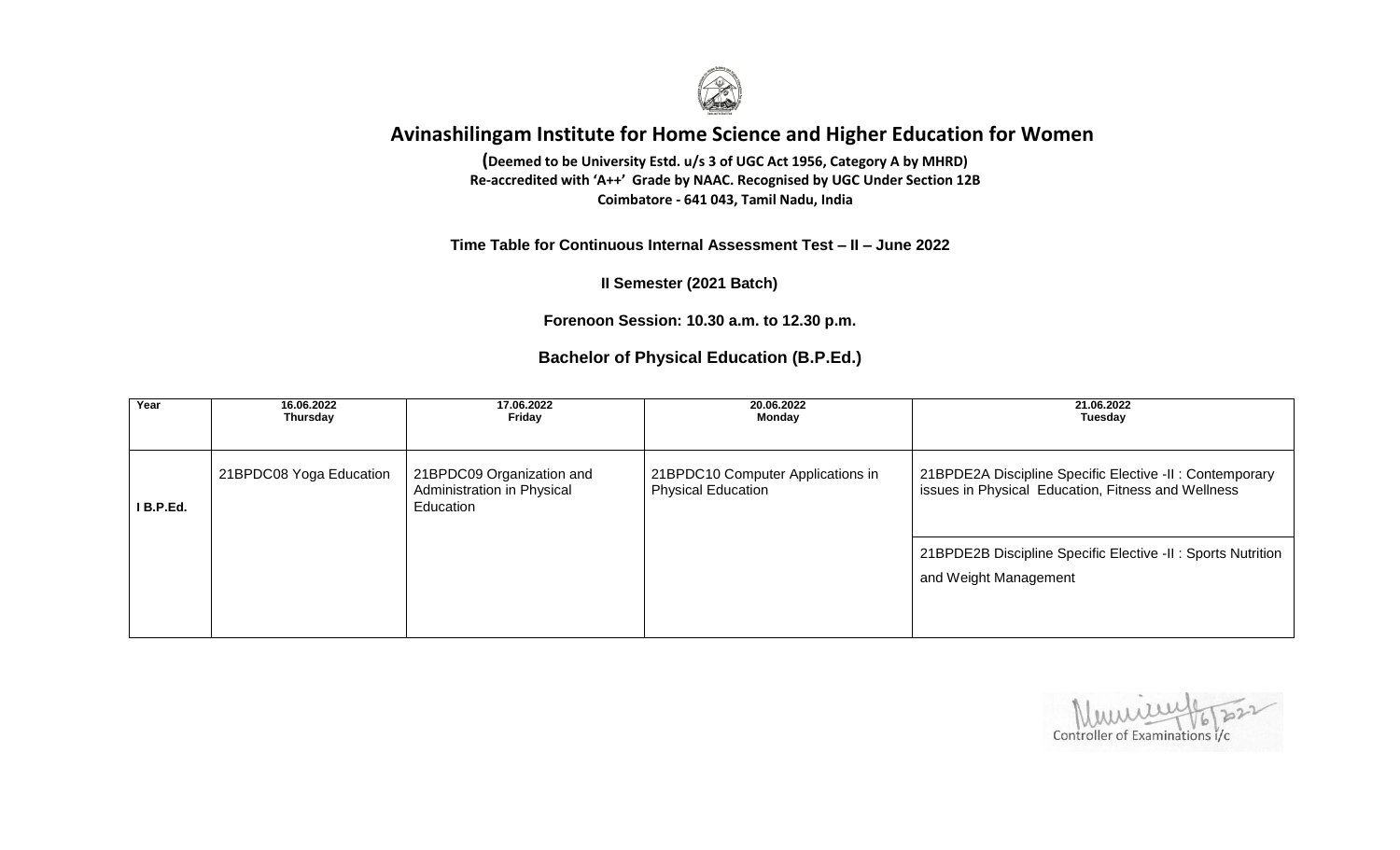

**(Deemed to be University Estd. u/s 3 of UGC Act 1956, Category A by MHRD) Re-accredited with 'A++' Grade by NAAC. Recognised by UGC Under Section 12B Coimbatore - 641 043, Tamil Nadu, India**

 **Time Table for Continuous Internal Assessment Test – II – June 2022 II Semester (2021 Batch)**

 **Forenoon Session: 10.30 a.m. to 12.30 p.m.** 

 **Master of Education**

| Year    | 16.06.2022                                                                 | 17.06.2022                                                         | 20.06.2022                               | 21.06.2022                      | 22.06.2022                                                            |
|---------|----------------------------------------------------------------------------|--------------------------------------------------------------------|------------------------------------------|---------------------------------|-----------------------------------------------------------------------|
|         | Thursday                                                                   | Friday                                                             | Monday                                   | Tuesday                         | Wednesday                                                             |
| I M.Ed. | 21MEDC06 Human Resource and<br>Capacity Development in Higher<br>Education | 21MEDC07 Advanced<br><b>Educational Research</b><br>and Statistics | 21MEDC08 Yoga<br>and Health<br>Education | 21MEDC09 Educational Management | 21MEDI01 Inter Disciplinary Course:<br><b>Environmental Education</b> |

Controller of Examinations i/c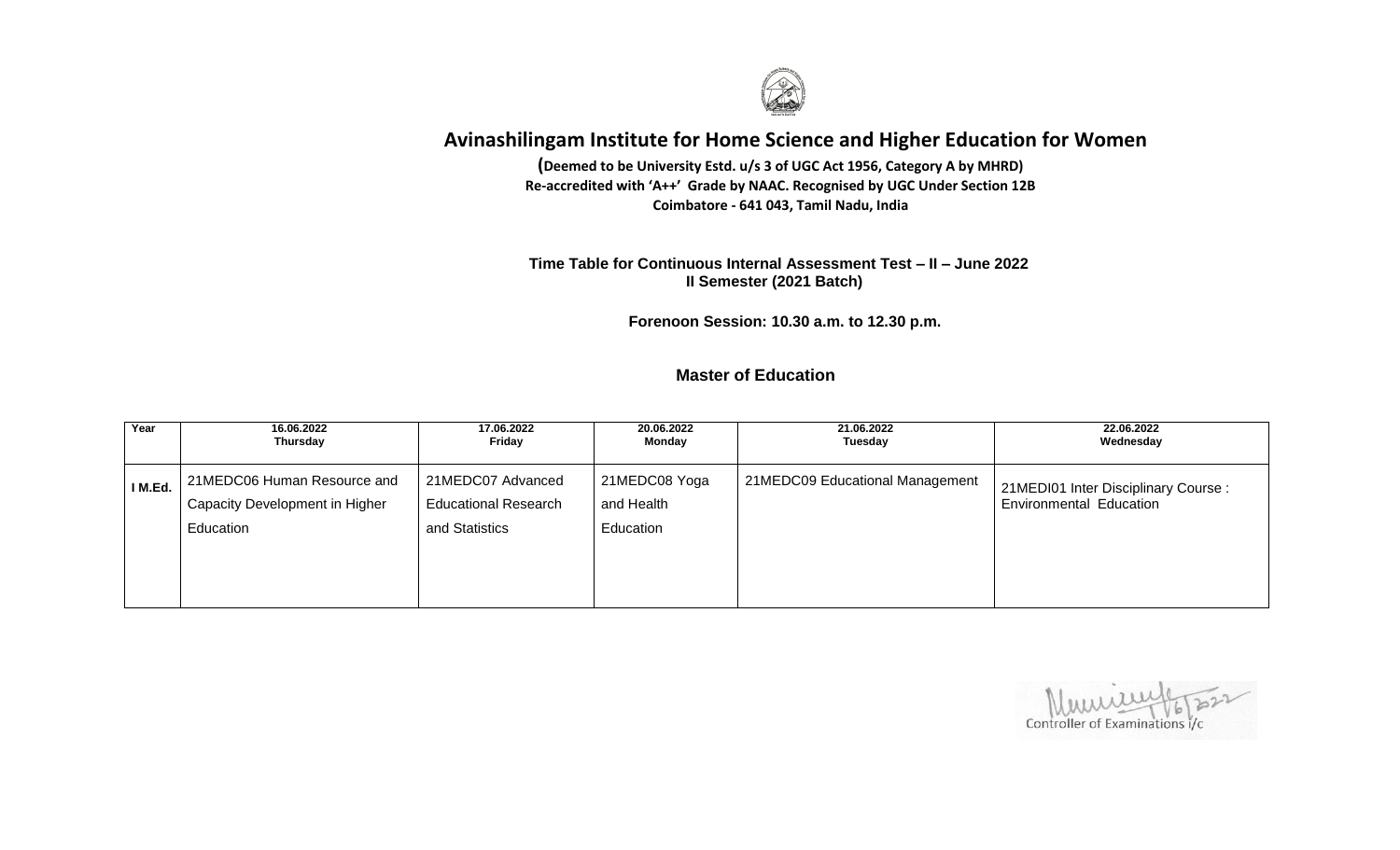

**(Deemed to be University Estd. u/s 3 of UGC Act 1956, Category A by MHRD) Re-accredited with 'A++' Grade by NAAC. Recognised by UGC Under Section 12B Coimbatore - 641 043, Tamil Nadu, India**

 **Time Table for Continuous Internal Assessment Test – II – June 2022 II Semester (2021 Batch)**

 **Forenoon Session: 10.30 a.m. to 12.30 p.m.** 

### **M.Ed. Special Education (Visual Impairment / Hearing Impairment)**

| Year                 | 16.06.2022                                                | 17.06.2022                                       | 20.06.2022                      | 21.06.2022                                                                                                                                                                                                           | 22.06.2022                                                            |
|----------------------|-----------------------------------------------------------|--------------------------------------------------|---------------------------------|----------------------------------------------------------------------------------------------------------------------------------------------------------------------------------------------------------------------|-----------------------------------------------------------------------|
|                      | Thursday                                                  | Friday                                           | Monday                          | Tuesday                                                                                                                                                                                                              | Wednesday                                                             |
| I M.Ed.<br>Spl. Edn. | 21MDSC03 Research<br>Methodology and<br><b>Statistics</b> | 21MDSC04<br>Curriculum Design<br>and Development | 21MDSC05 Inclusive<br>Education | 21MDSCV3 Specialization :<br>Application of Advanced<br>Technology and Persons with<br>Visual Impairment<br>21MDSCH3 Specialization:<br>Assistive Devices and Services for<br>Individuals with<br>Hearing Impairment | 21MEDI01 Inter Disciplinary Course:<br><b>Environmental Education</b> |

Controller of Examinations i/c